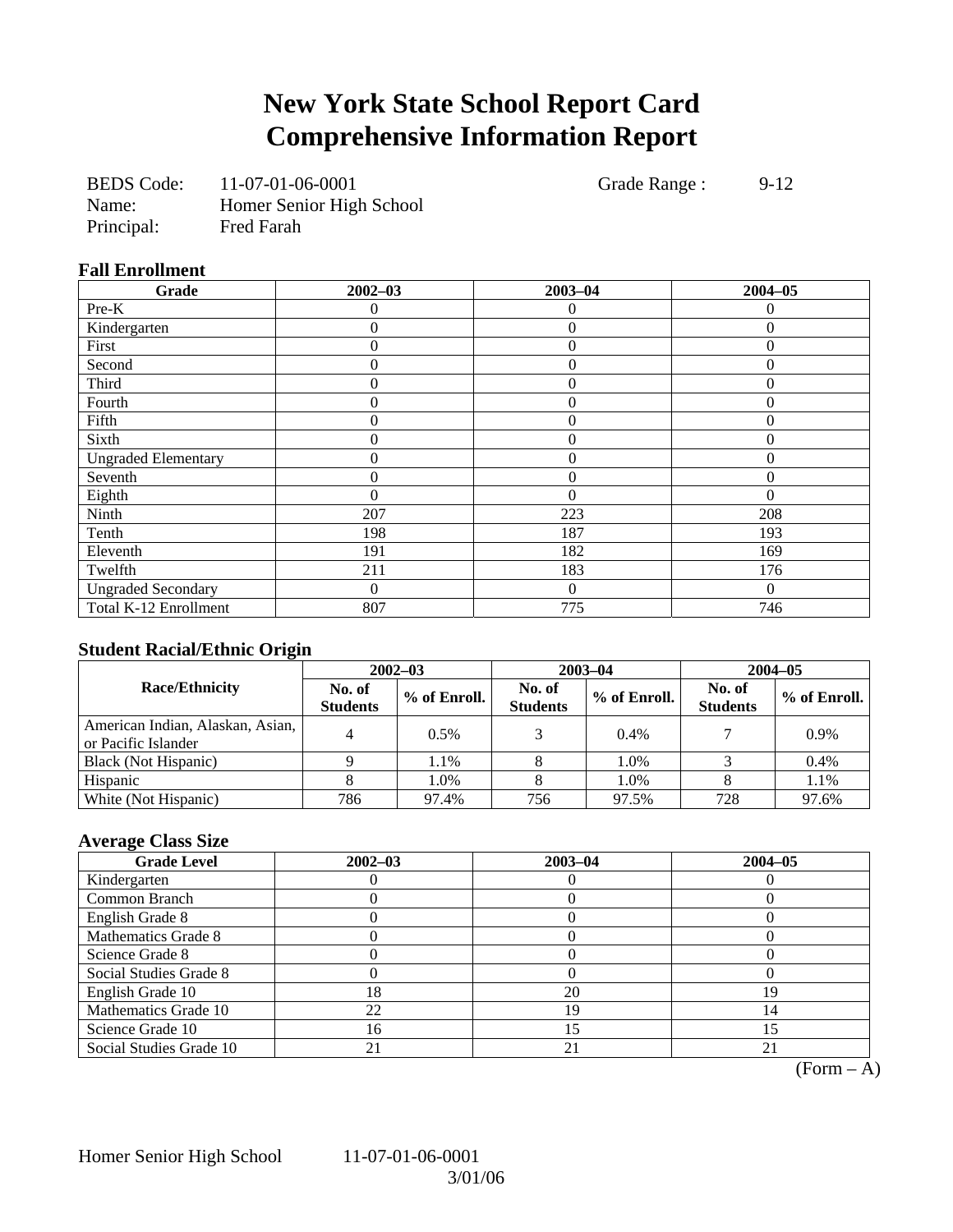### **District Need to Resource Capacity Category**

| <b>N/RC Category</b> | <b>Description</b>                                                  |
|----------------------|---------------------------------------------------------------------|
|                      | This is a school district with average student needs in relation to |
|                      | district resource capacity.                                         |

### **Similar School Group and Description**

| <b>Similar School Group</b> | <b>Description</b>                                                                                                                                                                                                                                                          |
|-----------------------------|-----------------------------------------------------------------------------------------------------------------------------------------------------------------------------------------------------------------------------------------------------------------------------|
| 51                          | All schools in this group are secondary level schools in school<br>districts with average student needs in relation to district resource<br>capacity. The schools in this group are in the higher range of<br>student needs for secondary level schools in these districts. |

All schools within the same N/RC category are divided into three similar school groups defined by the percentage of students in the school who are eligible for the free-lunch program and/or who are limited English proficient (also known as English language learners).

### **Student Demographics Used To Determine Similar Schools Group**

| ີ                                 | $2002 - 03$<br>Count<br>Percent |      | $2003 - 04$ |         | $2004 - 05$ |         |
|-----------------------------------|---------------------------------|------|-------------|---------|-------------|---------|
|                                   |                                 |      | Count       | Percent | Count       | Percent |
| <b>Limited English Proficient</b> |                                 | 1.1% |             | $.2\%$  |             | 0.7%    |
| <b>Eligible for Free Lunch</b>    | 61<br>7.6%                      |      | 136         | 17.6%   | 137         | 18.4%   |

#### **Attendance and Suspension**

|                               | $2001 - 02$               |                   |                           | $2002 - 03$       | $2003 - 04$               |                   |
|-------------------------------|---------------------------|-------------------|---------------------------|-------------------|---------------------------|-------------------|
|                               | No. of<br><b>Students</b> | $%$ of<br>Enroll. | No. of<br><b>Students</b> | $%$ of<br>Enroll. | No. of<br><b>Students</b> | $%$ of<br>Enroll. |
| <b>Annual Attendance Rate</b> |                           | 94.6%             |                           | 93.7%             |                           | 94.0%             |
| <b>Student Suspensions</b>    | 42                        | 5.1%              | 90                        | 1.2%              | 98                        | 12.7%             |

### **Student Socioeconomic and Stability Indicators**

#### **(Percent of Enrollment)**

|                          | $2002 - 03$ | $2003 - 04$ | $2004 - 05$ |
|--------------------------|-------------|-------------|-------------|
| <b>Reduced Lunch</b>     | 4.5%        | 7.9%        | 7.2%        |
| <b>Public Assistance</b> | 11-20%      | $1 - 20%$   | 21-30%      |
| <b>Student Stability</b> | 97%         | 100%        | 97%         |

### **Staff Counts**

| Staff                                 | $2004 - 05$ |
|---------------------------------------|-------------|
| <b>Total Teachers</b>                 | 59          |
| <b>Total Other Professional Staff</b> |             |
| <b>Total Paraprofessionals</b>        | NΑ          |
| Teaching Out of Certification*        |             |

\*Teaching out of certification more than on an incidental basis.

 $(Form - B)$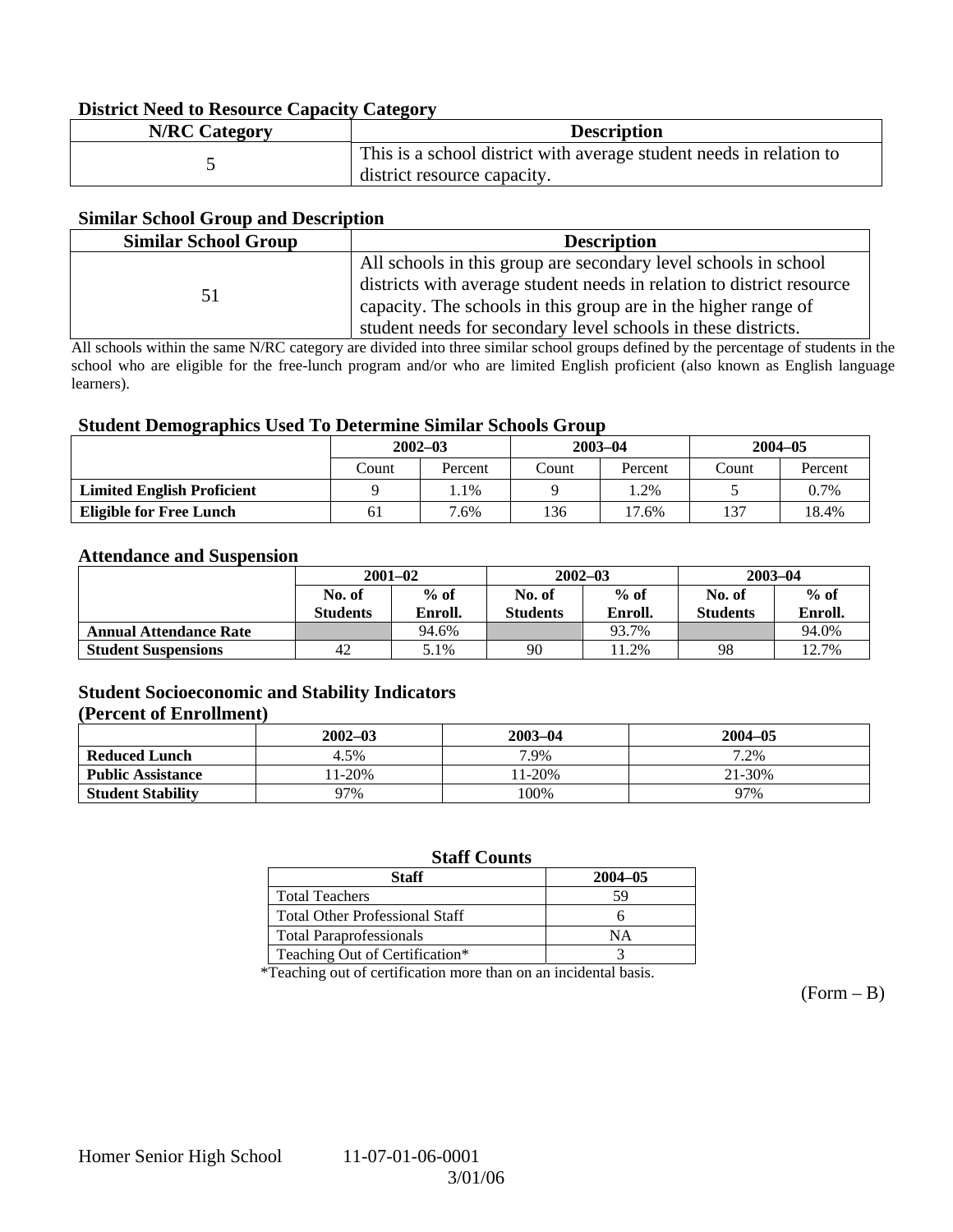## **High School Graduates and Noncompleters**

|                         | <b>High School Graduates and Completers</b>  | $2002 - 03$ | $2003 - 04$    | $2004 - 05$ |
|-------------------------|----------------------------------------------|-------------|----------------|-------------|
| General-                | Total Graduates*                             | 189         | 141            | 146         |
|                         | <b>Regents Diplomas</b>                      | 141         | 111            | 129         |
| <b>Education</b>        | % Regents Diplomas                           | 75%         | 79%            | 88%         |
| <b>Students</b>         | Regents Diplomas with Advanced Designation** |             |                | 90          |
|                         | % Regents Diplomas with Advanced Designation |             |                | 62%         |
|                         | IEP Diplomas or Local Certificates           |             |                |             |
|                         | Total Graduates*                             | 15          | 19             | 21          |
|                         | <b>Regents Diplomas</b>                      | 2           | 3              | 11          |
| <b>Students</b><br>with | % Regents Diplomas                           | 13%         | 16%            | 52%         |
| <b>Disabilities</b>     | Regents Diplomas with Advanced Designation** |             |                |             |
|                         | % Regents Diplomas with Advanced Designation |             |                | 5%          |
|                         | IEP Diplomas or Local Certificates           |             |                | 4           |
|                         | Total Graduates*                             | 204         | 160            | 167         |
|                         | <b>Regents Diplomas</b>                      | 143         | 114            | 140         |
| <b>All Students</b>     | % Regents Diplomas                           | 70%         | 71%            | 84%         |
|                         | Regents Diplomas with Advanced Designation** |             |                | 91          |
|                         | % Regents Diplomas with Advanced Designation |             |                | 54%         |
|                         | <b>IEP Diplomas or Local Certificates</b>    |             | $\overline{7}$ | 4           |

\* Only students awarded local diplomas or Regents endorsed diplomas are included in the count of high school graduates in this table. Data include graduates in August, January and June of the school year being reported.

\*\*Beginning with students who first entered grade 9 in 2001–02, students may earn a Regents diploma by passing (scoring 65–100) Regents exams in five areas and meeting course requirements. To earn a Regents diploma with advanced designation, the student must pass eight Regents exams. For more information, see http://www.emsc.nysed.gov/parents/gradreqtsfs.shtml.

### **Post-Secondary Plans of 2004–05 Graduates**

|                                     |                | 4-year<br>College | 2-year<br>College | <b>Other Post-</b><br><b>Secondary</b> | <b>Military</b> | Employment | Adult<br><b>Services</b> | Plan<br><b>Unknown</b> | <b>Other</b><br><b>Known Plan</b> |
|-------------------------------------|----------------|-------------------|-------------------|----------------------------------------|-----------------|------------|--------------------------|------------------------|-----------------------------------|
| <b>General-</b>                     | <b>Number</b>  | 80                | 51                | 0                                      | 3               | 9          | $\Omega$                 | 3                      | $\theta$                          |
| <b>Education</b><br><b>Students</b> | <b>Percent</b> | 55%               | 35%               | 0%                                     | 2%              | 6%         | 0%                       | 2%                     | 0%                                |
| <b>Students</b><br>with             | <b>Number</b>  | 5                 | 10                | 0                                      |                 | 3          | $\Omega$                 |                        |                                   |
| <b>Disabilities</b>                 | Percent        | 24%               | 48%               | 0%                                     | 5%              | 14%        | 0%                       | 5%                     | 5%                                |
| All<br><b>Students</b>              | <b>Number</b>  | 85                | 61                | 0                                      | 4               | 12         | $\Omega$                 | 4                      |                                   |
|                                     | <b>Percent</b> | 51%               | 37%               | 0%                                     | 2%              | 7%         | 0%                       | 2%                     | 1%                                |

### **High School Noncompletion Rates**

|                      |                            |                 | $2002 - 03$ | $2003 - 04$     |         |                 | $2004 - 05$ |
|----------------------|----------------------------|-----------------|-------------|-----------------|---------|-----------------|-------------|
|                      |                            | No. of          | $%$ of      | No. of          | $%$ of  | No. of          | $%$ of      |
|                      |                            | <b>Students</b> | Enroll.     | <b>Students</b> | Enroll. | <b>Students</b> | Enroll.     |
| General-             | Dropped Out                | 6               |             | 11              | 1.7%    |                 | 2.6%        |
| <b>Education</b>     | Entered GED Program*       |                 |             |                 | 0.5%    |                 | $0.5\%$     |
| <b>Students</b>      | <b>Total Noncompleters</b> | Q               |             | 14              | 2.1%    | 20              | 3.1%        |
| <b>Students with</b> | Dropped Out                |                 |             |                 | $0.0\%$ |                 | 4.5%        |
| <b>Disabilities</b>  | Entered GED Program*       |                 |             |                 | $0.9\%$ |                 | 1.8%        |
|                      | <b>Total Noncompleters</b> |                 |             |                 | 0.9%    |                 | 6.3%        |
|                      | Dropped Out                | 10              | 1.2%        | 11              | 1.4%    | 22              | 2.9%        |
| All                  | Entered GED Program*       | 4               | $0.5\%$     | 4               | $0.5\%$ |                 | $0.7\%$     |
| <b>Students</b>      | <b>Total Noncompleters</b> | 14              | 1.7%        | 15              | 1.9%    | 27              | 3.6%        |

\*The number and percentage of students who left a program leading to a high school diploma and entered a program leading to a high school equivalency diploma.

 $(Form - C)$ 

Homer Senior High School 11-07-01-06-0001

3/01/06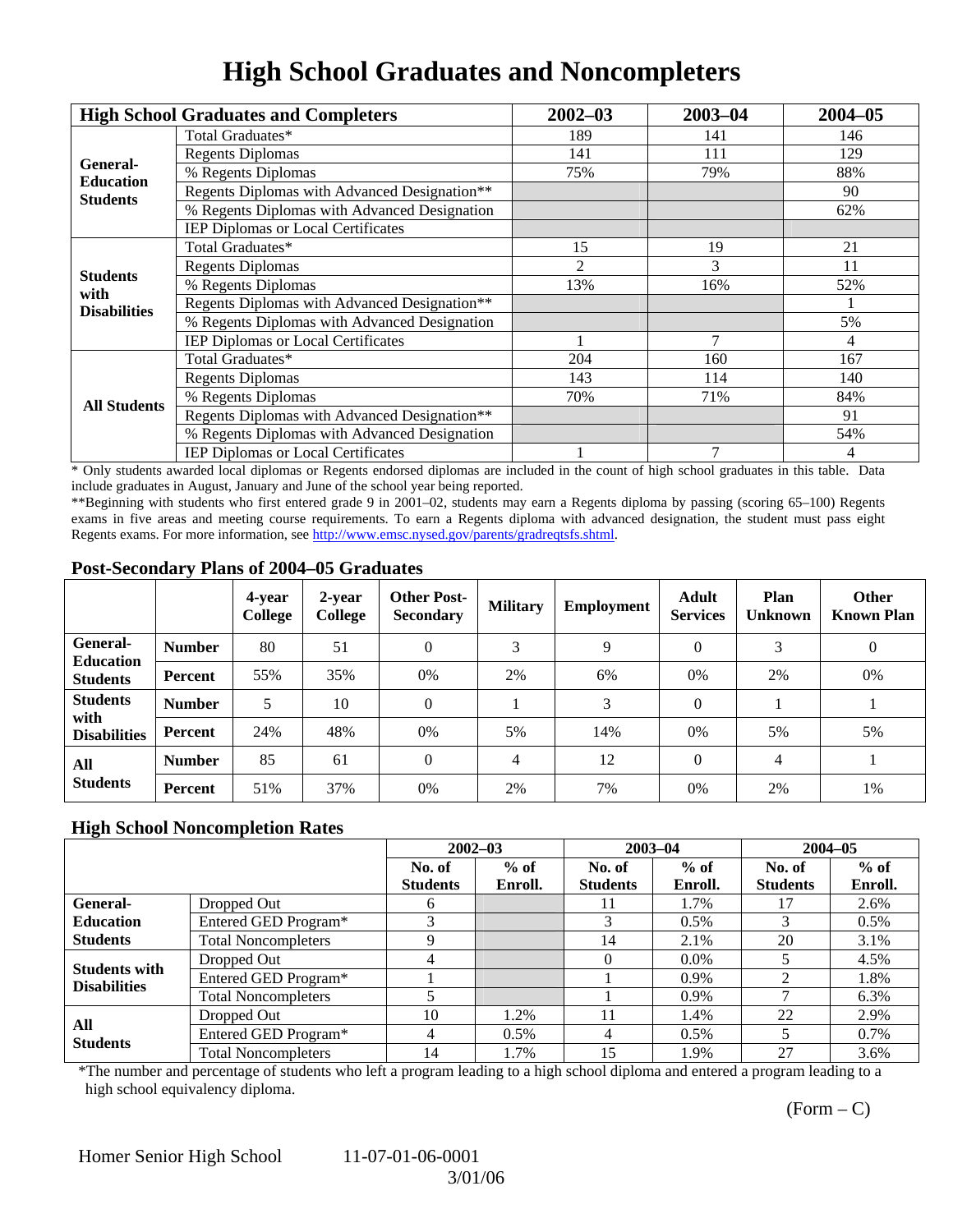# **Second Language Proficiency Examinations**

### **General-Education Students**

| <b>Test</b> |                   | $2002 - 03$ |            | $2003 - 04$ | $2004 - 05$       |           |  |
|-------------|-------------------|-------------|------------|-------------|-------------------|-----------|--|
|             | <b>No. Tested</b> | % Passing   | No. Tested | % Passing   | <b>No. Tested</b> | % Passing |  |
| French      |                   | 0%          |            | 0%          |                   | 0%        |  |
| German      |                   | 0%          |            | 0%          |                   | 0%        |  |
| Italian     |                   | 0%          |            | 0%          |                   | 0%        |  |
| Latin       |                   | 0%          |            | 0%          |                   | 0%        |  |
| Spanish     |                   | 0%          |            | 0%          |                   |           |  |

### **Students with Disabilities**

| <b>Test</b> |            |                                                                                                    |           |                   | $2004 - 05$ |    |  |
|-------------|------------|----------------------------------------------------------------------------------------------------|-----------|-------------------|-------------|----|--|
|             | No. Tested | $2002 - 03$<br>$2003 - 04$<br>% Passing<br>No. Tested<br>$0\%$<br>0%<br>0%<br>$0\%$<br>0%<br>$0\%$ | % Passing | <b>No. Tested</b> | % Passing   |    |  |
| French      |            |                                                                                                    |           |                   |             | 0% |  |
| German      |            |                                                                                                    |           |                   |             | 0% |  |
| Italian     |            |                                                                                                    |           |                   |             | 0% |  |
| Latin       |            | 0%                                                                                                 |           | $0\%$             |             | 0% |  |
| Spanish     |            | 0%                                                                                                 |           | 0%                |             | 0% |  |

## **Regents Competency Tests**

### **General-Education Students**

| <b>Test</b>        |                   | $2002 - 03$ |            | $2003 - 04$ | $2004 - 05$ |           |  |
|--------------------|-------------------|-------------|------------|-------------|-------------|-----------|--|
|                    | <b>No. Tested</b> | % Passing   | No. Tested | % Passing   | No. Tested  | % Passing |  |
| <b>Mathematics</b> |                   | 100%        |            | 0%          |             | 0%        |  |
| Science            |                   |             |            | 83%         |             | 0%        |  |
| Reading            |                   | 0%          |            | 0%          |             |           |  |
| Writing            |                   | 0%          |            | 0%          |             |           |  |
| Global Studies     |                   |             |            | 0%          |             |           |  |
| U.S. Hist & Gov't  |                   | 0%          |            | $0\%$       |             | 0%        |  |

### **Students with Disabilities**

| <b>Test</b>           | $2002 - 03$ |           | $2003 - 04$ |           | $2004 - 05$ |           |  |
|-----------------------|-------------|-----------|-------------|-----------|-------------|-----------|--|
|                       | No. Tested  | % Passing | No. Tested  | % Passing | No. Tested  | % Passing |  |
| <b>Mathematics</b>    |             | 100%      |             |           |             | 80%       |  |
| Science               |             | 63%       |             | 57%       |             | 0%        |  |
| Reading               |             | 100%      |             |           |             | 0%        |  |
| Writing               |             | 92%       |             |           |             | 0%        |  |
| <b>Global Studies</b> | 0           | 90%       |             |           |             | 20%       |  |
| U.S. Hist & Gov't     |             | 40%       |             |           |             |           |  |

 $\overline{\text{(Form - E)}}$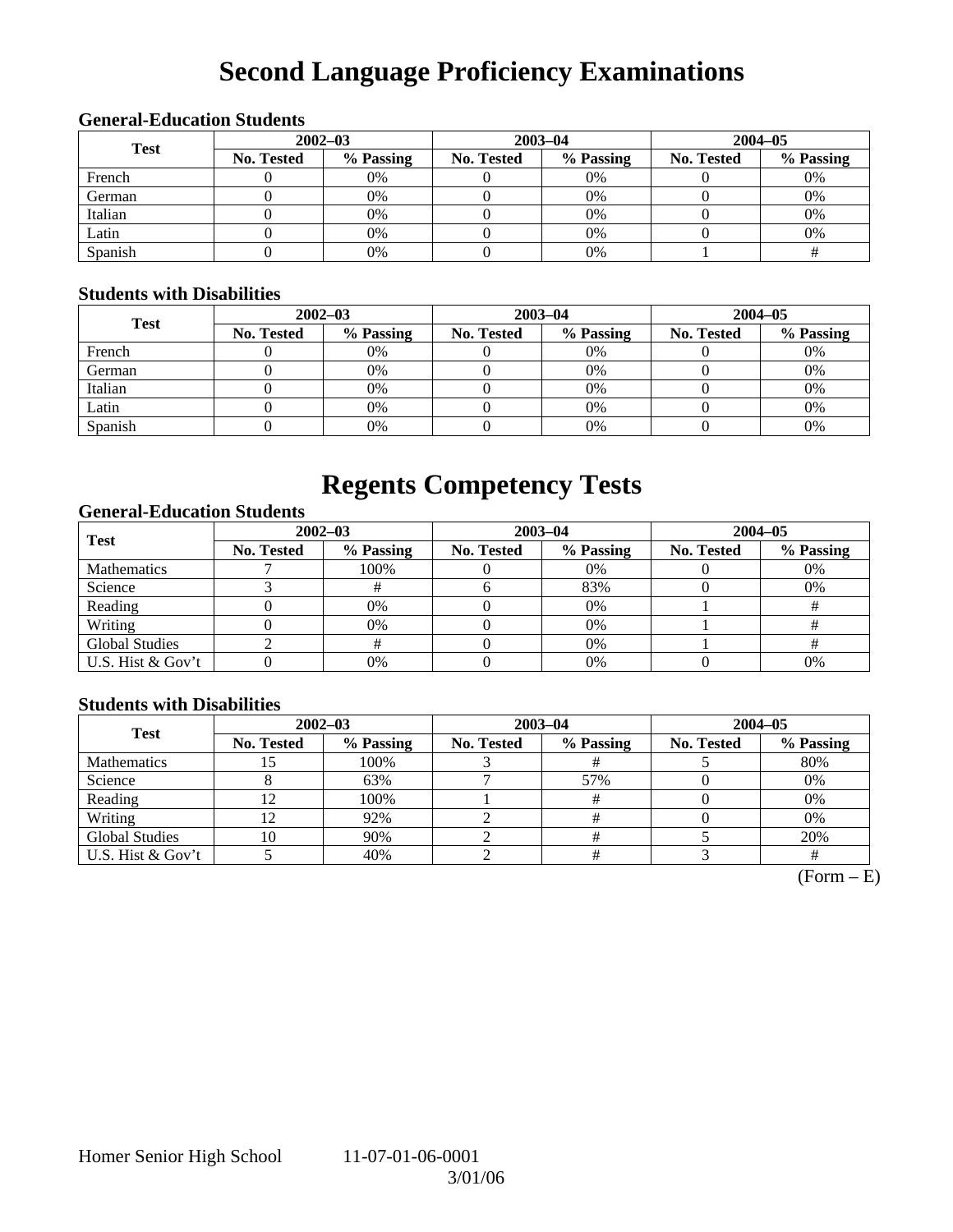# **Regents Examinations**

|                                     | <b>All Students</b> |                                     |                  | <b>Students with Disabilities</b> |                          |                  |  |  |  |  |  |
|-------------------------------------|---------------------|-------------------------------------|------------------|-----------------------------------|--------------------------|------------------|--|--|--|--|--|
|                                     | $2002 - 03$         | $2003 - 04$                         | $2004 - 05$      | $2002 - 03$                       | $2003 - 04$              | 2004-05          |  |  |  |  |  |
| <b>Comprehensive English</b>        |                     |                                     |                  |                                   |                          |                  |  |  |  |  |  |
| Number Tested                       | 178                 | 182                                 | 185              | 25                                | 22                       | 20               |  |  |  |  |  |
| Number Scoring 55-100               | 167                 | $\overline{174}$                    | 181              | $\overline{21}$                   | $\overline{19}$          | $\overline{19}$  |  |  |  |  |  |
| Number Scoring 65-100               | 154                 | 168                                 | 166              | $\overline{12}$                   | $\overline{17}$          | 12               |  |  |  |  |  |
| Number Scoring 85-100               | 86                  | 111                                 | 78               | $\mathbf{1}$                      | $\overline{5}$           | 3                |  |  |  |  |  |
| Percentage of Tested Scoring 55-100 | 94%                 | 96%                                 | 98%              | 84%                               | 86%                      | 95%              |  |  |  |  |  |
| Percentage of Tested Scoring 65-100 | 87%                 | 92%                                 | 90%              | 48%                               | 77%                      | 60%              |  |  |  |  |  |
| Percentage of Tested Scoring 85-100 | 48%                 | 61%                                 | 42%              | 4%                                | 23%                      | 15%              |  |  |  |  |  |
|                                     |                     | <b>Mathematics A</b>                |                  |                                   |                          |                  |  |  |  |  |  |
| Number Tested                       | 208                 | 244                                 | 195              | 25                                | 31                       | 24               |  |  |  |  |  |
| Number Scoring 55-100               | 176                 | $\overline{229}$                    | 192              | 15                                | 24                       | 22               |  |  |  |  |  |
| Number Scoring 65-100               | 148                 | 208                                 | 179              | 12                                | 19                       | 17               |  |  |  |  |  |
| Number Scoring 85-100               | $\overline{59}$     | 78                                  | 72               | $\overline{0}$                    | $\overline{2}$           | 3                |  |  |  |  |  |
| Percentage of Tested Scoring 55-100 | 85%                 | 94%                                 | 98%              | 60%                               | 77%                      | 92%              |  |  |  |  |  |
| Percentage of Tested Scoring 65-100 | 71%                 | 85%                                 | 92%              | 48%                               | 61%                      | 71%              |  |  |  |  |  |
| Percentage of Tested Scoring 85-100 | 28%                 | 32%                                 | 37%              | 0%                                | 6%                       | 12%              |  |  |  |  |  |
| <b>Mathematics B</b>                |                     |                                     |                  |                                   |                          |                  |  |  |  |  |  |
| Number Tested                       | $\boldsymbol{0}$    | 91                                  | 104              | $\boldsymbol{0}$                  | $\overline{\mathcal{L}}$ | $\boldsymbol{0}$ |  |  |  |  |  |
| Number Scoring 55-100               | $\mathbf{0}$        | 84                                  | 97               | $\overline{0}$                    | #                        | $\overline{0}$   |  |  |  |  |  |
| Number Scoring 65-100               | $\mathbf{0}$        | 76                                  | 85               | $\Omega$                          | $\#$                     | $\Omega$         |  |  |  |  |  |
| Number Scoring 85-100               | $\overline{0}$      | $\overline{29}$                     | 26               | $\overline{0}$                    | $\overline{\#}$          | $\overline{0}$   |  |  |  |  |  |
| Percentage of Tested Scoring 55-100 | $0\%$               | 92%                                 | 93%              | $\overline{0\%}$                  | $\#$                     | $\overline{0\%}$ |  |  |  |  |  |
| Percentage of Tested Scoring 65-100 | 0%                  | 84%                                 | 82%              | 0%                                | $\overline{\#}$          | 0%               |  |  |  |  |  |
| Percentage of Tested Scoring 85-100 | 0%                  | 32%                                 | 25%              | 0%                                | $\#$                     | 0%               |  |  |  |  |  |
|                                     |                     | <b>Global History and Geography</b> |                  |                                   |                          |                  |  |  |  |  |  |
| Number Tested                       | 197                 | 206                                 | 195              | $\overline{24}$                   | 20                       | 26               |  |  |  |  |  |
| Number Scoring 55-100               | 181                 | 185                                 | 181              | 20                                | $\overline{13}$          | 22               |  |  |  |  |  |
| Number Scoring 65-100               | 167                 | 154                                 | 161              | $\overline{13}$                   | $\overline{7}$           | 16               |  |  |  |  |  |
| Number Scoring 85-100               | 66                  | 63                                  | 73               | $\mathbf{1}$                      | $\mathbf{1}$             | $\overline{4}$   |  |  |  |  |  |
| Percentage of Tested Scoring 55-100 | 92%                 | 90%                                 | 93%              | 83%                               | 65%                      | 85%              |  |  |  |  |  |
| Percentage of Tested Scoring 65-100 | 85%                 | 75%                                 | 83%              | 54%                               | 35%                      | 62%              |  |  |  |  |  |
| Percentage of Tested Scoring 85-100 | 34%                 | 31%                                 | 37%              | 4%                                | 5%                       | 15%              |  |  |  |  |  |
| <b>U.S. History and Government</b>  |                     |                                     |                  |                                   |                          |                  |  |  |  |  |  |
| <b>Number Tested</b>                | 199                 | 184                                 | 172              | 24                                | 19                       | 21               |  |  |  |  |  |
| Number Scoring 55-100               | 196                 | 178                                 | 158              | $\overline{22}$                   | $\overline{19}$          | 17               |  |  |  |  |  |
| Number Scoring 65-100               | 186                 | 173                                 | 152              | 20                                | 17                       | 15               |  |  |  |  |  |
| Number Scoring 85-100               | 87                  | $\overline{117}$                    | $\overline{102}$ | $\overline{2}$                    | $\overline{4}$           | $\tau$           |  |  |  |  |  |
| Percentage of Tested Scoring 55-100 | 98%                 | 97%                                 | 92%              | 92%                               | 100%                     | 81%              |  |  |  |  |  |
| Percentage of Tested Scoring 65-100 | 93%                 | 94%                                 | 88%              | 83%                               | 89%                      | 71%              |  |  |  |  |  |
| Percentage of Tested Scoring 85-100 | 44%                 | 64%                                 | 59%              | 8%                                | 21%                      | 33%              |  |  |  |  |  |

 $\overline{(Form - F)}$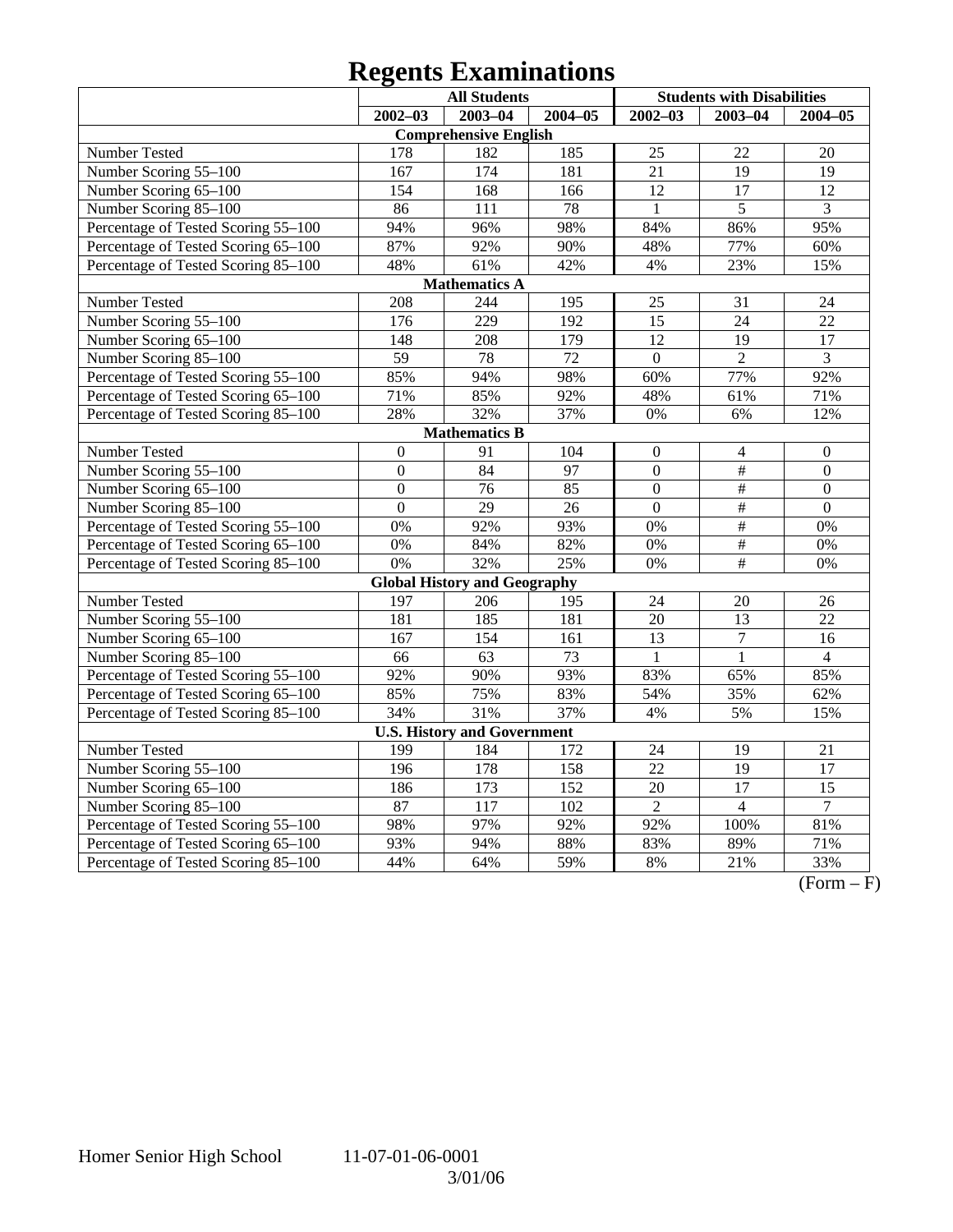## **Regents Examinations**

|                                     | o<br><b>All Students</b> |                                       |             |                         | <b>Students with Disabilities</b> |                  |  |  |  |  |
|-------------------------------------|--------------------------|---------------------------------------|-------------|-------------------------|-----------------------------------|------------------|--|--|--|--|
|                                     | $2002 - 03$              | $2003 - 04$                           | $2004 - 05$ | $2002 - 03$             | $2003 - 04$                       | $2004 - 05$      |  |  |  |  |
| <b>Living Environment</b>           |                          |                                       |             |                         |                                   |                  |  |  |  |  |
| Number Tested                       | 192                      | 202                                   | 164         | 24                      | 19                                | 15               |  |  |  |  |
| Number Scoring 55-100               | 183                      | 191                                   | 156         | 19                      | 18                                | 13               |  |  |  |  |
| Number Scoring 65-100               | 174                      | 180                                   | 140         | 18                      | 16                                | 11               |  |  |  |  |
| Number Scoring 85-100               | 49                       | 55                                    | 46          | $\mathbf{1}$            | $\overline{2}$                    | $\overline{2}$   |  |  |  |  |
| Percentage of Tested Scoring 55-100 | 95%                      | 95%                                   | 95%         | 79%                     | 95%                               | 87%              |  |  |  |  |
| Percentage of Tested Scoring 65-100 | 91%                      | 89%                                   | 85%         | 75%                     | 84%                               | 73%              |  |  |  |  |
| Percentage of Tested Scoring 85-100 | 26%                      | 27%                                   | 28%         | 4%                      | 11%                               | 13%              |  |  |  |  |
|                                     |                          | <b>Physical Setting/Earth Science</b> |             |                         |                                   |                  |  |  |  |  |
| Number Tested                       | 207                      | 173                                   | 225         | 22                      | 12                                | 24               |  |  |  |  |
| Number Scoring 55-100               | 184                      | 155                                   | 196         | 16                      | 11                                | 16               |  |  |  |  |
| Number Scoring 65-100               | 171                      | 127                                   | 162         | 13                      | $\overline{7}$                    | 8                |  |  |  |  |
| Number Scoring 85-100               | 79                       | 42                                    | 63          | $\overline{2}$          | $\overline{2}$                    | $\overline{1}$   |  |  |  |  |
| Percentage of Tested Scoring 55-100 | 89%                      | 90%                                   | 87%         | 73%                     | 92%                               | 67%              |  |  |  |  |
| Percentage of Tested Scoring 65-100 | 83%                      | 73%                                   | 72%         | 59%                     | 58%                               | 33%              |  |  |  |  |
| Percentage of Tested Scoring 85-100 | 38%                      | 24%                                   | 28%         | 9%                      | 17%                               | 4%               |  |  |  |  |
|                                     |                          | <b>Physical Setting/Chemistry</b>     |             |                         |                                   |                  |  |  |  |  |
| Number Tested                       | 135                      | 116                                   | 102         | $\overline{\mathbf{4}}$ | $\overline{\mathcal{L}}$          | 5                |  |  |  |  |
| Number Scoring 55-100               | 123                      | 110                                   | 95          | $\overline{\#}$         | $\#$                              | $\overline{3}$   |  |  |  |  |
| Number Scoring 65-100               | 97                       | 91                                    | 79          | $\overline{\#}$         | #                                 | $\overline{2}$   |  |  |  |  |
| Number Scoring 85-100               | 17                       | 28                                    | 25          | $\overline{\#}$         | $\overline{\#}$                   | $\mathbf{1}$     |  |  |  |  |
| Percentage of Tested Scoring 55-100 | 91%                      | 95%                                   | 93%         | $\#$                    | $\#$                              | 60%              |  |  |  |  |
| Percentage of Tested Scoring 65-100 | 72%                      | 78%                                   | 77%         | $\#$                    | $\#$                              | 40%              |  |  |  |  |
| Percentage of Tested Scoring 85-100 | 13%                      | 24%                                   | 25%         | $\overline{\#}$         | $\overline{\overline{H}}$         | 20%              |  |  |  |  |
|                                     |                          | <b>Physical Setting/Physics</b>       |             |                         |                                   |                  |  |  |  |  |
| Number Tested                       |                          | 57                                    | 51          |                         | $\boldsymbol{0}$                  | $\boldsymbol{0}$ |  |  |  |  |
| Number Scoring 55-100               |                          | 57                                    | 49          |                         | $\overline{0}$                    | $\overline{0}$   |  |  |  |  |
| Number Scoring 65-100               |                          | $\overline{51}$                       | 44          |                         | $\overline{0}$                    | $\overline{0}$   |  |  |  |  |
| Number Scoring 85-100               |                          | 16                                    | 26          |                         | $\overline{0}$                    | $\overline{0}$   |  |  |  |  |
| Percentage of Tested Scoring 55-100 |                          | 100%                                  | 96%         |                         | 0%                                | 0%               |  |  |  |  |
| Percentage of Tested Scoring 65-100 |                          | 89%                                   | 86%         |                         | 0%                                | 0%               |  |  |  |  |
| Percentage of Tested Scoring 85-100 |                          | 28%                                   | 51%         |                         | 0%                                | 0%               |  |  |  |  |

\* Physical Setting/Physics results for 2002–03 are not included in the report card because the Department issued new conversion charts for assessments administered in that year.

### $(Form - G)$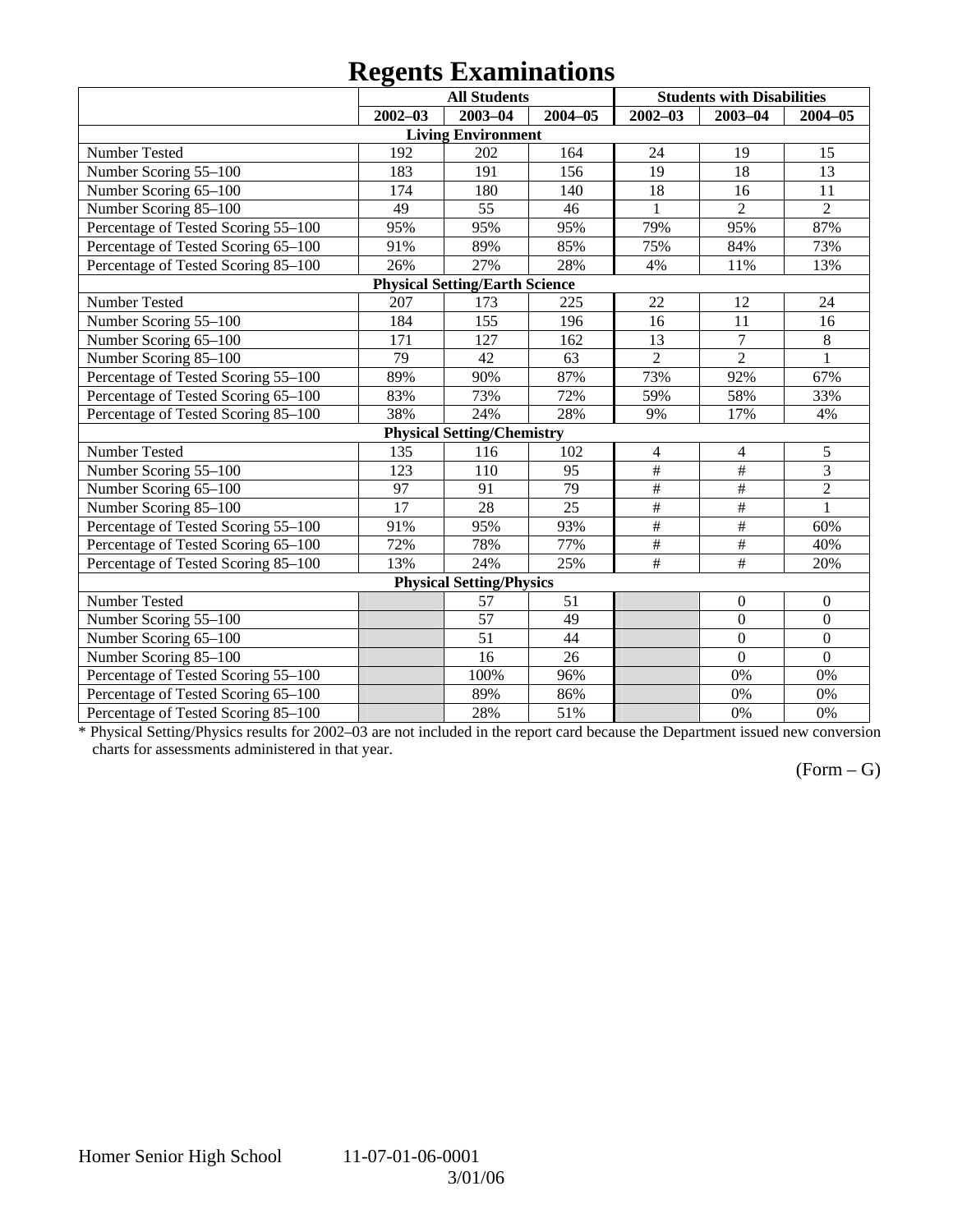# **Regents Examinations**

|                                     | <b>All Students</b><br><b>Students with Disabilities</b> |                              |                  |                  |                  |                  |  |  |  |
|-------------------------------------|----------------------------------------------------------|------------------------------|------------------|------------------|------------------|------------------|--|--|--|
|                                     | $2002 - 03$                                              | $2003 - 04$                  | $2004 - 05$      | $2002 - 03$      | $2003 - 04$      | $2004 - 05$      |  |  |  |
| <b>Comprehensive French</b>         |                                                          |                              |                  |                  |                  |                  |  |  |  |
| Number Tested                       | 24                                                       | 24                           | 39               | $\boldsymbol{0}$ | $\mathbf{0}$     | 1                |  |  |  |
| Number Scoring 55-100               | 24                                                       | 24                           | 38               | $\boldsymbol{0}$ | $\boldsymbol{0}$ | $\frac{1}{2}$    |  |  |  |
| Number Scoring 65-100               | 24                                                       | 24                           | 38               | $\boldsymbol{0}$ | $\overline{0}$   | $\overline{\#}$  |  |  |  |
| Number Scoring 85-100               | 14                                                       | 13                           | 28               | $\mathbf{0}$     | $\overline{0}$   | $\overline{\#}$  |  |  |  |
| Percentage of Tested Scoring 55-100 | 100%                                                     | 100%                         | 97%              | 0%               | 0%               | $\overline{\#}$  |  |  |  |
| Percentage of Tested Scoring 65-100 | 100%                                                     | 100%                         | 97%              | 0%               | 0%               | $\overline{\#}$  |  |  |  |
| Percentage of Tested Scoring 85-100 | 58%                                                      | 54%                          | 72%              | 0%               | 0%               | $\overline{\#}$  |  |  |  |
|                                     |                                                          | <b>Comprehensive Italian</b> |                  |                  |                  |                  |  |  |  |
| Number Tested                       | $\mathbf{0}$                                             | $\boldsymbol{0}$             | $\boldsymbol{0}$ | $\boldsymbol{0}$ | $\mathbf{0}$     | $\mathbf{0}$     |  |  |  |
| Number Scoring 55-100               | $\boldsymbol{0}$                                         | $\boldsymbol{0}$             | $\boldsymbol{0}$ | $\boldsymbol{0}$ | $\boldsymbol{0}$ | $\boldsymbol{0}$ |  |  |  |
| Number Scoring 65-100               | $\boldsymbol{0}$                                         | $\boldsymbol{0}$             | $\boldsymbol{0}$ | $\boldsymbol{0}$ | $\boldsymbol{0}$ | $\boldsymbol{0}$ |  |  |  |
| Number Scoring 85-100               | $\overline{0}$                                           | $\mathbf{0}$                 | $\overline{0}$   | $\overline{0}$   | $\overline{0}$   | $\overline{0}$   |  |  |  |
| Percentage of Tested Scoring 55-100 | 0%                                                       | 0%                           | $0\%$            | 0%               | 0%               | 0%               |  |  |  |
| Percentage of Tested Scoring 65-100 | $0\%$                                                    | 0%                           | $0\%$            | 0%               | 0%               | 0%               |  |  |  |
| Percentage of Tested Scoring 85-100 | 0%                                                       | 0%                           | $0\%$            | 0%               | 0%               | 0%               |  |  |  |
|                                     |                                                          | <b>Comprehensive German</b>  |                  |                  |                  |                  |  |  |  |
| Number Tested                       | 16                                                       | 15                           | 25               | $\boldsymbol{0}$ | $\boldsymbol{0}$ | $\boldsymbol{0}$ |  |  |  |
| Number Scoring 55-100               | 15                                                       | 13                           | 25               | $\boldsymbol{0}$ | $\boldsymbol{0}$ | $\boldsymbol{0}$ |  |  |  |
| Number Scoring 65-100               | 14                                                       | 13                           | 25               | $\boldsymbol{0}$ | $\boldsymbol{0}$ | $\boldsymbol{0}$ |  |  |  |
| Number Scoring 85-100               | 5                                                        | 11                           | 11               | $\mathbf{0}$     | $\boldsymbol{0}$ | $\mathbf{0}$     |  |  |  |
| Percentage of Tested Scoring 55-100 | 94%                                                      | 87%                          | 100%             | 0%               | 0%               | 0%               |  |  |  |
| Percentage of Tested Scoring 65-100 | 88%                                                      | 87%                          | 100%             | 0%               | 0%               | 0%               |  |  |  |
| Percentage of Tested Scoring 85-100 | 31%                                                      | 73%                          | 44%              | 0%               | 0%               | 0%               |  |  |  |
|                                     |                                                          | <b>Comprehensive Hebrew</b>  |                  |                  |                  |                  |  |  |  |
| Number Tested                       | $\boldsymbol{0}$                                         | $\boldsymbol{0}$             | $\boldsymbol{0}$ | $\boldsymbol{0}$ | $\mathbf{0}$     | $\mathbf{0}$     |  |  |  |
| Number Scoring 55-100               | $\boldsymbol{0}$                                         | $\boldsymbol{0}$             | $\boldsymbol{0}$ | $\boldsymbol{0}$ | $\boldsymbol{0}$ | $\boldsymbol{0}$ |  |  |  |
| Number Scoring 65-100               | $\boldsymbol{0}$                                         | $\boldsymbol{0}$             | $\boldsymbol{0}$ | $\boldsymbol{0}$ | $\boldsymbol{0}$ | $\boldsymbol{0}$ |  |  |  |
| Number Scoring 85-100               | $\overline{0}$                                           | $\mathbf{0}$                 | $\overline{0}$   | $\overline{0}$   | $\overline{0}$   | $\mathbf{0}$     |  |  |  |
| Percentage of Tested Scoring 55-100 | 0%                                                       | 0%                           | $0\%$            | 0%               | 0%               | 0%               |  |  |  |
| Percentage of Tested Scoring 65-100 | $0\%$                                                    | 0%                           | $0\%$            | 0%               | 0%               | 0%               |  |  |  |
| Percentage of Tested Scoring 85-100 | 0%                                                       | 0%                           | $0\%$            | 0%               | 0%               | 0%               |  |  |  |
|                                     |                                                          | <b>Comprehensive Spanish</b> |                  |                  |                  |                  |  |  |  |
| Number Tested                       | 82                                                       | 85                           | 118              | 1                | 1                | $\overline{c}$   |  |  |  |
| Number Scoring 55-100               | 80                                                       | 85                           | 116              | $\overline{\#}$  | $\overline{\#}$  | $\overline{\#}$  |  |  |  |
| Number Scoring 65-100               | 76                                                       | 82                           | 114              | #                | #                | #                |  |  |  |
| Number Scoring 85-100               | $\overline{53}$                                          | 52                           | 51               | $\overline{\#}$  | $\overline{\#}$  | $\overline{\#}$  |  |  |  |
| Percentage of Tested Scoring 55-100 | 98%                                                      | 100%                         | 98%              | #                | $\frac{1}{2}$    | $\#$             |  |  |  |
| Percentage of Tested Scoring 65-100 | 93%                                                      | 96%                          | 97%              | $\frac{1}{2}$    | #                | $\#$             |  |  |  |
| Percentage of Tested Scoring 85-100 | 65%                                                      | 61%                          | 43%              | $\overline{\#}$  | $\overline{\#}$  | $\overline{\#}$  |  |  |  |
|                                     |                                                          | <b>Comprehensive Latin</b>   |                  |                  |                  |                  |  |  |  |
| Number Tested                       | $\boldsymbol{0}$                                         | $\boldsymbol{0}$             | $\boldsymbol{0}$ | $\boldsymbol{0}$ | $\overline{0}$   | $\overline{0}$   |  |  |  |
| Number Scoring 55-100               | $\boldsymbol{0}$                                         | $\boldsymbol{0}$             | $\boldsymbol{0}$ | $\boldsymbol{0}$ | $\boldsymbol{0}$ | $\boldsymbol{0}$ |  |  |  |
| Number Scoring 65-100               | $\boldsymbol{0}$                                         | $\boldsymbol{0}$             | $\boldsymbol{0}$ | $\boldsymbol{0}$ | $\boldsymbol{0}$ | $\boldsymbol{0}$ |  |  |  |
| Number Scoring 85-100               | $\boldsymbol{0}$                                         | $\boldsymbol{0}$             | $\boldsymbol{0}$ | $\boldsymbol{0}$ | $\boldsymbol{0}$ | $\boldsymbol{0}$ |  |  |  |
| Percentage of Tested Scoring 55-100 | $0\%$                                                    | 0%                           | 0%               | 0%               | 0%               | 0%               |  |  |  |
| Percentage of Tested Scoring 65-100 | $0\%$                                                    | 0%                           | 0%               | 0%               | 0%               | 0%               |  |  |  |
| Percentage of Tested Scoring 85-100 | 0%                                                       | 0%                           | 0%               | 0%               | 0%               | 0%               |  |  |  |

 $(Form - H)$